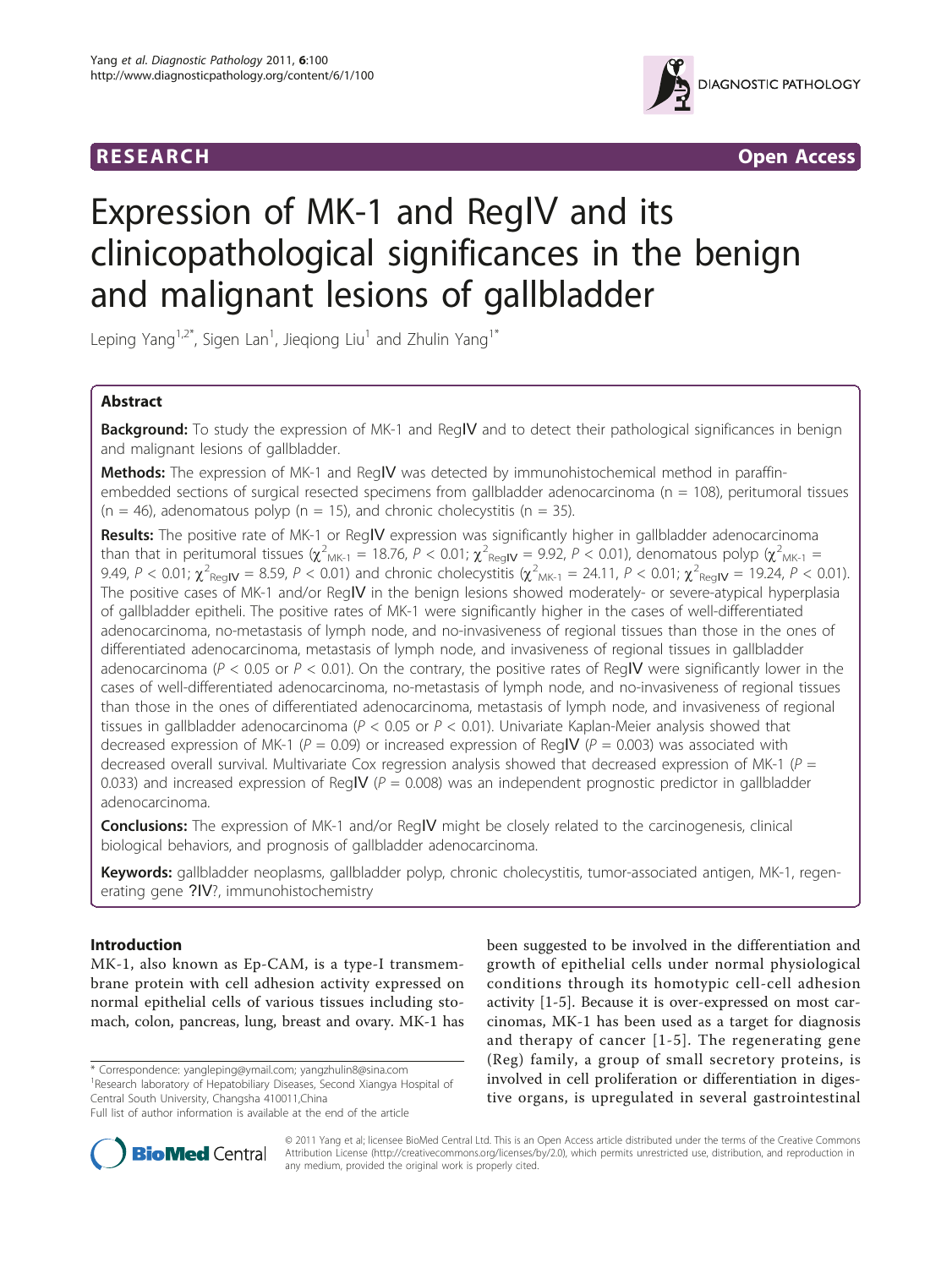cancers, and functions as trophic or anti-apoptotic factors [[6](#page-4-0)-[11\]](#page-5-0). RegIV, a member of the regenerating gene family, is involved in digestive tract malignancies, including the stomach, colorectum, and pancreas, as well as in benign diseases such as ulcerative colitis [[6](#page-4-0)-[11\]](#page-5-0). RegIV overexpression in tumor cells has been associated with cell growth, survival, adhesion, and resistance to apoptosis [[6](#page-4-0)-[11\]](#page-5-0). Although the expression of MK-1 has been reported in carcinomas of various origins, only one study has described its expression in gallbladder adenocarcinoma. No study on the expression of RegIV in gallbladder adenocarcinoma has been published. In the present study, we studied the expression of MK-1 and RegⅣ in various benign and malignant lesions of gallbladder, and evaluated their prognostic usefulness.

# Materials and methods

## Patients and clinical information

A total of 204 specimens, including 108 adenocarcinomas, 46 peritumoral tissues, 35 chronic cholecystitis tissues, and 15 gallbladder polyp, were studied ethically with pre-approval from Ethics Committee of Human Study of Central South University. All of these samples were collected between 1996 and 2006. Among the 108 adenocarcinoma, 31 cases are male (28.7%) and 77 cases are female (71.3%) with an average age of  $52.6 \pm 11.2$ years. Diagnoses of adenocarcinomas were based on morphological criteria, immunohistochemical staining, and the clinical findings. The histopathologic subtypes of the 108 adenocarcinomas include 36 well-differentiated adenocarcinomas (33.3%), 31 moderately-differentiated adenocarcinomas (28.7%), 30 poorly-differentiated adenocarcinomas (27.8%), and 11 mucinous adenocarcinomas (10.2%). The invasion was evaluated according to the standard criteria for T-stages [[12](#page-5-0)]. Among the 108 adenocarcinomas, 14 cases are T1, 35 cases are T2, 37 cases are T3, and 22 causes are T4 stage. Invasion of gallbladder surrounding tissues and organs was found in 59 patients (54.6%) with adenocarcinoma while 59 patients had regional lymph node metastasis (54.6%). 58 cases had gallstones (53.7%). Surgery included radical resection for 34 adenocarcinoma (31.5%), palliative surgery for 48 adenocarcinomas (44.4%) and no resection operation for 26 cases (24.1%) (The specimens were obtained with surgical biopsy in these patients). Survival information of 67 cases among the 108 adenocarcinomas was obtained through letters and phone calls. Among them, 20 cases survived over 1 year and 47 cases survived less than 1 year. The chronic cholecystitis, gallbladder polyp and peritumoral tissues were diagnosed according to the published standard criteria [\[13](#page-5-0)]. The 46 peritumoral tissues (distance from cancer  $\geq$  3 mm) were obtained from the 108 patients with adenocarcinomas. Among them, 10 tissues are normal, 10 tissues are mild dysplasia, 12 tissues are moderate dysplasia, and 14 tissues are severe dysplasia. Among the 35 cases with chronic cholecystitis, 15 cases are males (42.9%) and 20 are females (57.1%). According to the criteria for dysplasia described by Dowling and Kelly [[14](#page-5-0)], the 35 cases of chronic cholecystitis (15 have chronic cholecystitis only and 20 have chronic cholecystitis accompanied by gallbladder stone) were classified into normal and mild, moderate, and severe dysplasia: 11 cases without cellular atypia as normal mucosa, 12 cases with mild cellular atypia as mild dysplasia, 7 cases with moderate cellular atypia as moderate dysplasia, and 5 cases with severe cellular atypia as severe dysplasia. Among the 15 polyps, 10 were confirmed to have epithelial normal to mild dysplasia by pathological examination and 5 have moderate to severe dysplasia.

## EnVision immunohistochemistry

Four-micrometer-thick sections were cut from routinely paraffin-embedded tissues. Immunostaining was performed using a peroxidase-based EnVision™ Detection kit (Dako Laboratories, Carpinteria, CA, USA) following the user manual. The mouse anti-MK-1, rabbit anti-RegIV and HRP-conjugated second antibodies were purchased from Santa Cruz Biotechnology, Inc. (Santa Cruz, CA, USA).

## Pathological evaluation

Stained slides were evaluated in a blinded manner in all cases for membrane and cytoplasm staining. MK-1 and RegIV expression was defined as the presence of specific staining on the surface membranes and cytoplasm of tumor cells. MK-1 and RegIV expression was considered as positive when over 25% of tumor cells exhibited a positive reaction [\[13,15](#page-5-0)].

## Statistical analysis

Data was analyzed using the statistical package for the Social Sciences Version 13.0 (SPSS 13.0). The inter-relationship of MK-1 or RegIV expression with histology or clinical factors was analyzed using  $\chi^2$  or Fisher's exact test. Kaplan-Meier and log-rank test were used for univariate survival analysis. Cox proportional hazards model was used for multivariate analysis and to determine the 95% confidence interval. Results were considered significant if a two-sided P value of less than 0.05 was obtained.

## Results

# MK-1 and RegIV expression in benign and malignant lesions of gallbladder

The expression of MK-1 and RegIV was primarily located in the membrane and cytoplasm (Figure [1\)](#page-2-0). The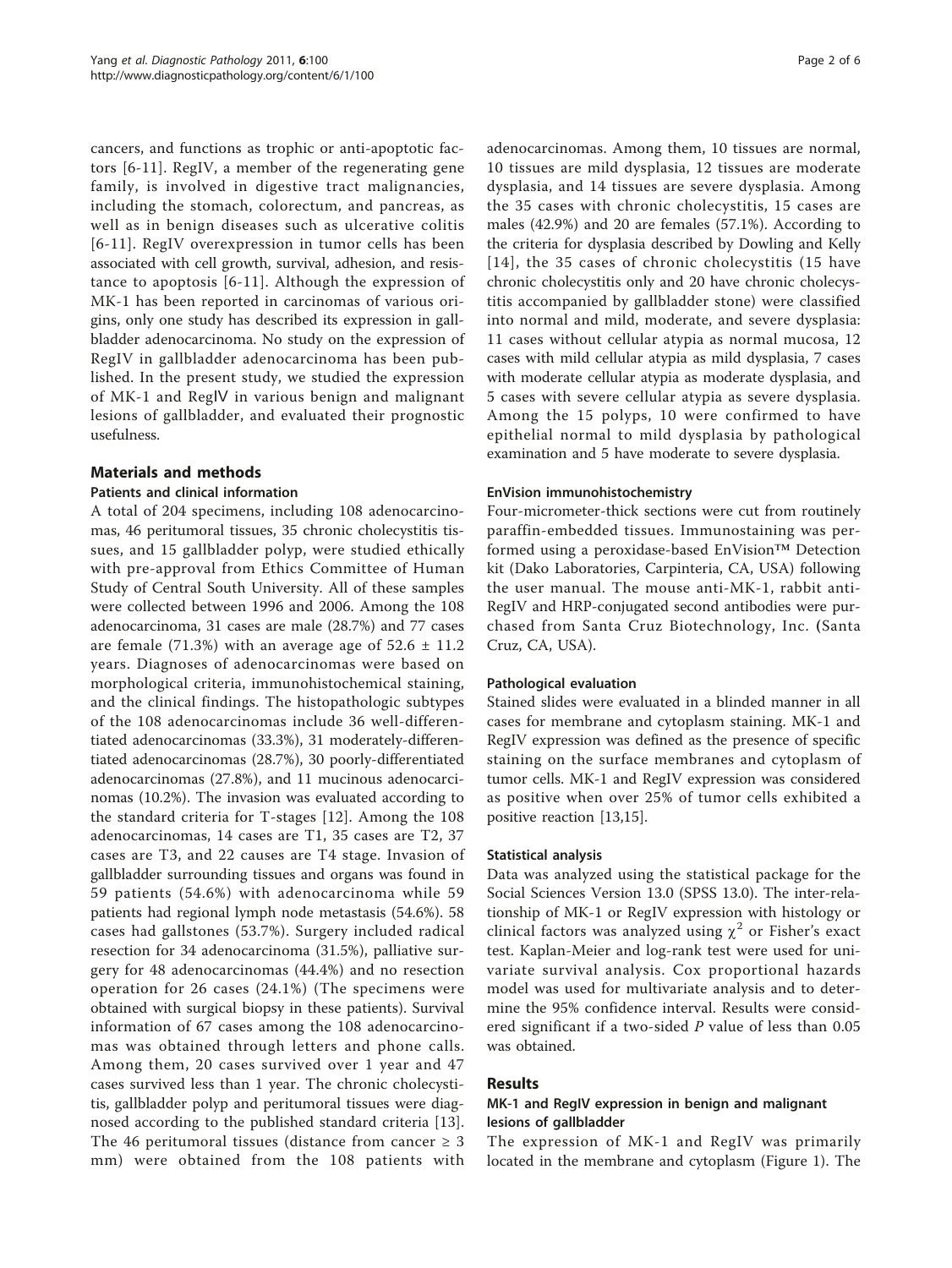<span id="page-2-0"></span>

positive expression of MK-1 and RegIV in gallbladder adenocarcinoma samples was significantly higher than in peritumoral tissues, polyp or chronic cholecystitis (P < 0.01) (Table 1). Among the 108 gallbladder adenocarcinoma samples, 67 of them were MK-1 positive (62.0%) and 58 were RegIV positive (53.7%). The positively expressed peritumoral tissue, polyp and chronic cholecystitis showed atypical hyperplasia of epitheli.

# MK1 and RegIV expression is associated with the clinicopathological characters of adenocarcinoma

In adenocarcinomas that were highly differentiated, with tumor diameter < 2 cm, with no lymph node metastasis and no peritissue invasion, MK-1 positive expression rate was significantly higher than those that were moderately- or low-differentiated, with tumor maximum diameter  $\geq 2$  cm, with lymph node metastasis and peritissue invasion ( $P < 0.05$ ). The expression of RegIV showed opposite pattern ( $P < 0.05$ ). The expression of MK-1 and RegIV showed no obvious relation with other clinicopathological characters, such as age, sex or cholecystolithiasis ( $P > 0.05$ ) (Table [2\)](#page-3-0).

# Relationship between MK-1 and RegIV expression and the lifetime of patients with gall bladder adenocarcinoma

According to survey by mail or phone (2 years), we got 67 profiles from the 108 gallbladder adenocarcinoma, 20 of them survived more than or equal to 1 year after surgery, 47 of them had less than 1 year life cycle, and mean life cycle was  $9.6 \pm 5.2$  months. Among the 67 cases, the positive expression of MK-1 and RegIV was 38 (56.7%) and 34 (50.7%). After Kaplan-Meier survival analysis, we found that the mean survival time after surgery was closely related to pathological types ( $P =$ 0.031), maximum diameter of tumor ( $P = 0.003$ ), lymphatic metastasis status and peritissue invasion ( $P =$ 0.002). The mean survival time after surgery was significantly higher in the MK-1 positive cases than the negative ones ( $P = 0.009$ ), while the mean survival time after surgery was significantly lower in the RegIV positive cases than the negative ones ( $P = 0.003$ ) (Figure [2\)](#page-3-0). Table [3](#page-4-0) summarizes the results of multivariate survival analysis using the Cox proportional hazards model. Multivariate analysis revealed that maximum diameter of tumor  $\geq 2$  cm, lymphatic metastasis and peritissue invasion, MK-1 negative expression and RegIV positive expression were negatively correlated with mean survival time after surgery, positively correlated with mortality, and are independent prognostic markers.

# **Discussion**

Our study shows the prognostic significance of MK-1 and RegIV expression as a tumor biological marker in patients with gallbladder adenocarcinoma. We found that positive expression rate of MK-1 and RegIV were higher in gallbladder adenocarcinoma than those in peritumoral tissues, polyp and chronic cholecystitis. Statisitical analysis revealed that MK-1 negative expression and RegIV positive expression is negatively correlated with mean survival time after surgery, positively correlated with mortality, and are independent prognostic markers.

Table 1 Relationship between ANXA1 and ANXA2 expression and the lifetime of gall bladder adenocarcinoma

| <b>Type</b>                 | Case Number | $MK-1$             |       |        | RegIV              |          |        |  |
|-----------------------------|-------------|--------------------|-------|--------|--------------------|----------|--------|--|
|                             |             | Positive Cases (%) |       |        | Positive cases (%) | $\chi^2$ |        |  |
| Gall bladder adenocarcinoma | 108         | 67(62.0)           |       |        | 58 (53.7)          |          |        |  |
| Peri-tumor tissues          | 46          | 1(23.9)            | 18.76 | < 0.01 | 12 (26.1)          | 9.92     | < 0.01 |  |
| Gall bladder polyp          |             | 3(20.0)            | 9.49  | < 0.01 | 2(13.3)            | 8.59     | < 0.01 |  |
| Chronic cholecystitis       | 35          | 5(14.3)            | 24.11 | < 0.01 | 4(11.4)            | 19.24    | < 0.01 |  |

Compared with Gall bladder adenocarcinoma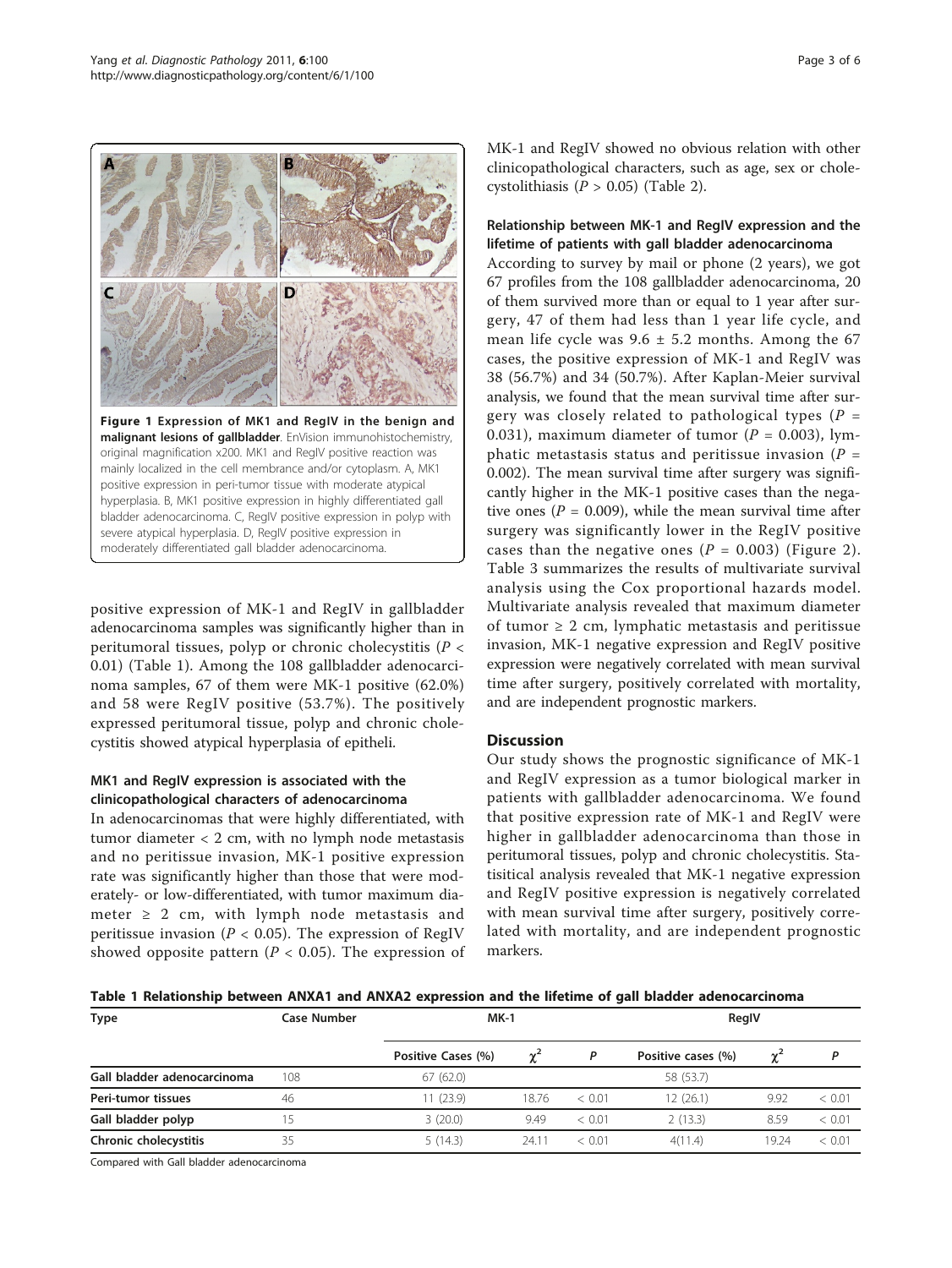| <b>Clinical Pathological Characters</b> | <b>Number</b><br>of cases | $MK-1$             |          |        | RegIV              |          |                  |
|-----------------------------------------|---------------------------|--------------------|----------|--------|--------------------|----------|------------------|
|                                         |                           | Positive cases (%) | $\chi^2$ | P      | Positive cases (%) | $\chi^2$ | $\boldsymbol{P}$ |
| ${\sf Sex}$                             |                           |                    |          |        |                    |          |                  |
| Male                                    | 24                        | 16 (66.7)          | 0.28     | > 0.05 | 11 (45.8)          | 0.77     | > 0.05           |
| Female                                  | 84                        | 51 (60.7)          |          |        | 47 (56.0)          |          |                  |
| Age                                     |                           |                    |          |        |                    |          |                  |
| $\leq 45$ yr                            | 31                        | 19 (61.3)          | 0.01     | > 0.05 | 15 (48.4)          | 0.49     | > 0.05           |
| $> 45$ yr                               | 77                        | 48 (62.3)          |          |        | 43 (55.8)          |          |                  |
| Pathological type                       |                           |                    |          |        |                    |          |                  |
| Highly differentiated                   | 36                        | 29 (80.6)          | 16.35    | < 0.01 | 12 (33.3)          | 9.94     | < 0.05           |
| Moderately differentiated               | 31                        | 20 (64.5)          |          |        | 19 (61.3)          |          |                  |
| Low differentiated                      | 30                        | 10(33.3)           |          |        | 21 (70.0)          |          |                  |
| Mucous adenocarcinoma                   | 11                        | 8(72.7)            |          |        | 6(54.5)            |          |                  |
| <b>Maximal diameter</b>                 |                           |                    |          |        |                    |          |                  |
| < 2 cm                                  | 31                        | 23 (74.2)          | 2.73     | > 0.05 | 13 (41.9)          | 2.42     | > 0.05           |
| $\geq$ 2 cm                             | 77                        | 44 (57.1)          |          |        | 45 (58.4)          |          |                  |
| Lymphatic metastasis                    |                           |                    |          |        |                    |          |                  |
| None                                    | 49                        | 39 (79.6)          | 11.74    | < 0.05 | 20 (40.8)          | 4.24     | < 0.05           |
| Yes                                     | 59                        | 28 (47.6)          |          |        | 38 (64.4)          |          |                  |
| Peritissue invasion                     |                           |                    |          |        |                    |          |                  |
| None                                    | 49                        | 37 (75.5)          | 6.91     | < 0.05 | 21 (42.9)          | 4.24     | < 0.05           |
| Yes                                     | 59                        | 30 (50.9)          |          |        | 37 (62.7)          |          |                  |
| Cholecystolithiasis                     |                           |                    |          |        |                    |          |                  |
| None                                    | 50                        | 28 (56.0)          | 1.44     | > 0.05 | 24 (48.0)          | 1.22     | > 0.05           |
| Yes                                     | 58                        | 39 (67.2)          |          |        | 34 (58.6)          |          |                  |

# <span id="page-3-0"></span>Table 2 Relationship between MK-1 and RegIV expression and the clinical pathology characters of adenocarcinoma



with gallbladder adenocarcinoma and with RegIV positive and negative expression.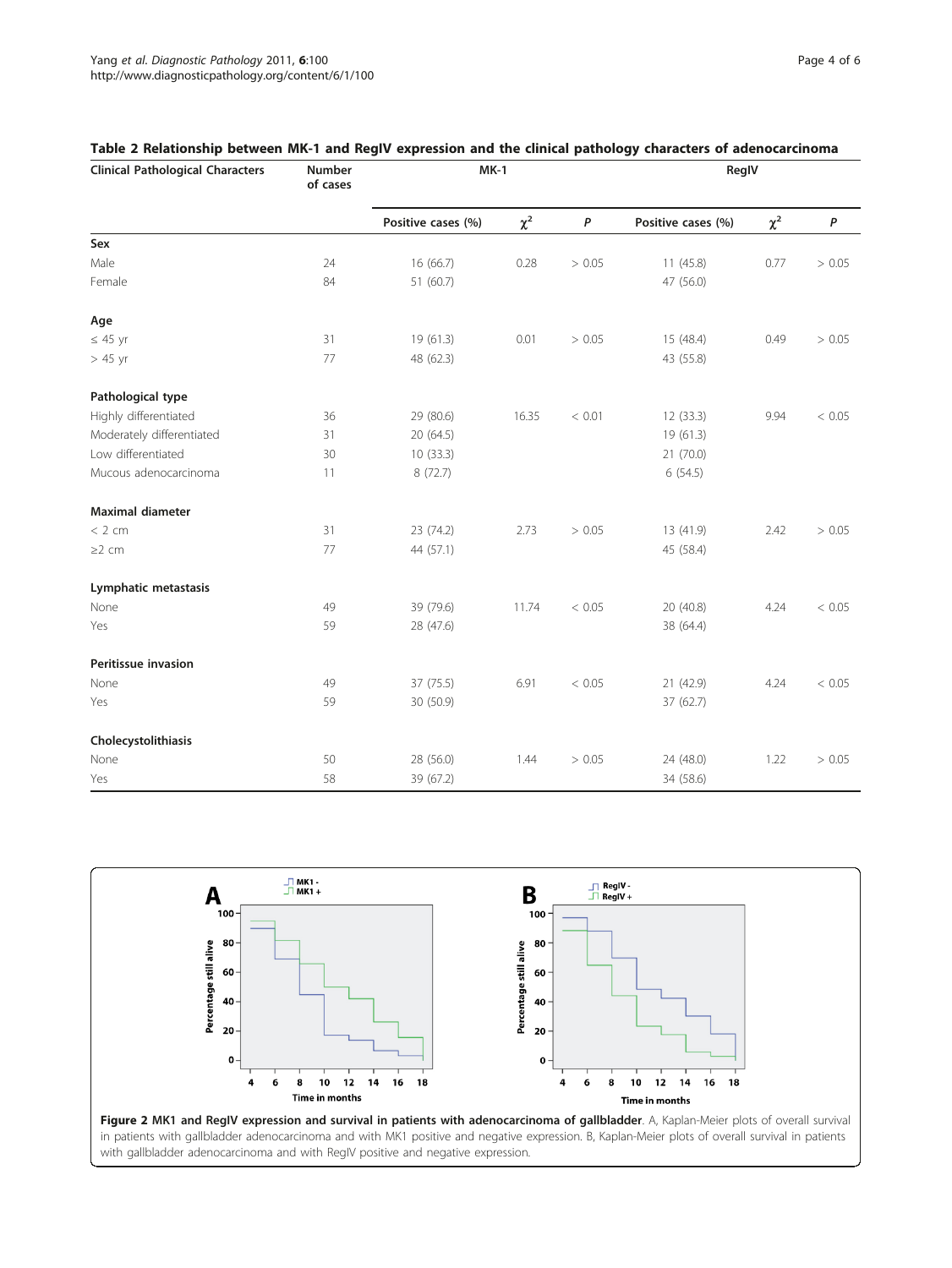| Group                                 | <b>Factors</b>                                                                      | RC <sup>a</sup> | SE <sup>b</sup> | RR <sup>c</sup> | P<br>value |      | 95% Cl <sup>d</sup> |
|---------------------------------------|-------------------------------------------------------------------------------------|-----------------|-----------------|-----------------|------------|------|---------------------|
|                                       |                                                                                     |                 |                 |                 |            |      | Lower Upper         |
| Pathology type                        | Adenomacanceration/well-/moderately-/poorly-differentiated/mucous<br>adenocarcinoma | 0.554           | $0.30^{\circ}$  | .74             | 0.052      | 0.96 | 3.14                |
| <b>Tumor diameter</b>                 | $< 2.0$ cm/ $\geq 2.0$ cm                                                           | 0.901           | 0.331           | 2.46            | 0.031      | 1.29 | 4.71                |
| Lympho node<br>metastasis             | No/Yes                                                                              | 0.964           | 0.341           | 2.62            | 0.027      | .34  | 5.12                |
| <b>Surrounding tissue</b><br>invasion | No/Yes                                                                              | 0.998           | 0.415           | 271             | 0.025      | 1.20 | 6.12                |
| $MK-1$                                | $-/+$                                                                               | -0.456          | 0.228           | 0.63            | 0.033      | 0.41 | 0.99                |
| RegIV                                 | $-$ /+                                                                              | 1 1 5 3         | 0.475           | 317             | 0.008      | 1.25 | 8.04                |

<span id="page-4-0"></span>

| Table 3 Multivariate Cox regression analysis of the life cycle of 67 gall bladder adenocarcinoma patients |  |  |  |  |  |  |
|-----------------------------------------------------------------------------------------------------------|--|--|--|--|--|--|
|-----------------------------------------------------------------------------------------------------------|--|--|--|--|--|--|

The expression of MK-1 has been previously reported in several carcinomas. In gastric carcinomas, MK-1 is more frequently expressed in cardiac tumors (with 50% expression rate), in large (> 3 cm) tumors, and in specimens from patients with more than five metastatic lymph nodes [2]. In urinary bladder carcinoma, 56.8% were positive for MK-1 protein expression and significant correlations were observed between MK-1 expression and tumor grade, schistosoma, DNA ploidy and tumor recurrence [3]. In Gallbladder carcinoma, expression of MK-1 was found in 50 (79%) of 63 tumor samples. Multivariate analysis showed that MK-1 expression was an independent prognostic marker, and Kaplan-Meier curves showed that MK-1 expression was significantly related to increased overall survival, suggesting that MK-1 expression is a prognostic marker in gallbladder carcinoma [4]. In our study the positive expression rate of MK-1 was slightly lower than what was previously reported (62% vs 79%), however, our statistical analysis revealed similar prognostic significance of MK-1 expression.

The expression of RegIV has also been reported to be increased in some carcinomas including prostate, pancreatic and gastric cancer [6-[11](#page-5-0)]. The expression of RegIV has been found to be related to the carcinogenesis, clinical biological behaviors, and prognosis of the carcinomas studied. Most of the high RegIV cases have poorly differentiated, high clinical stage, prone to metastasis and strong invasion ability, which are all considered being bad indicators of cancer prognosis [6-[11,16](#page-5-0)]. These results all support that RegIV may involve in cancer formation and affect its development and prognosis. To the best of our knowledge our study is the first of RegIV expression in gallbladder adenocarcinoma. We showed that the positive expression of RegIV in gallbladder adenocarcinoma samples was significantly higher than in benign gallbladder lesions. In adenocarcinomas, MK-1 positive expression rate was significantly higher in samples that were highly differentiated, with tumor diameter  $<$  2 cm, with no lymph node metastasis and no peritissue invasion. Moreover, RegIV positive expression was negatively correlated with mean survival time after surgery, positively correlated with mortality, and are independent prognostic markers. These findings indicate that RegIV is a promising tumor marker in gallbladder adenocarcinoma.

#### Author details

<sup>1</sup> Research laboratory of Hepatobiliary Diseases, Second Xiangya Hospital of Central South University, Changsha 410011, China. <sup>2</sup> Department of Medicine Stanford University School of Medicine, Stanford, California 94305, USA.

#### Authors' contributions

LY and ZY designed the study, and performed the experiment and statistical analysis and drafted the manuscript. SL participated in the immunostaining. JL participated in the statistical analysis. All authors read and approved the final manuscript.

#### Competing interests

The authors declare that they have no competing interests.

Received: 27 June 2011 Accepted: 21 October 2011 Published: 21 October 2011

#### References

- Abe H, Kuroki M, Imakiire T, Yamauchi Y, Yamada H, Arakawa F: [Preparation](http://www.ncbi.nlm.nih.gov/pubmed/12379327?dopt=Abstract) [of recombinant MK-1/Ep-CAM and establishment of an ELISA system for](http://www.ncbi.nlm.nih.gov/pubmed/12379327?dopt=Abstract) [determining soluble MK-1/Ep-CAM levels in sera of cancer patients.](http://www.ncbi.nlm.nih.gov/pubmed/12379327?dopt=Abstract) J Immunol Methods 2002, 270(2):227-33.
- 2. Deveci MS, Deveci G: [Prognostic value of p53 protein and MK-1 \(a](http://www.ncbi.nlm.nih.gov/pubmed/17577621?dopt=Abstract) [tumor-associated antigen\) expression in gastric carcinoma.](http://www.ncbi.nlm.nih.gov/pubmed/17577621?dopt=Abstract) Gastric Cancer 2007, 10(2):112-6.
- 3. El-Meghawry El-Kenawy A, El-kott AF, Hamed SM, Kuroki M: [Prognostic](http://www.ncbi.nlm.nih.gov/pubmed/17013799?dopt=Abstract) [value of carcinoma-associated antigen MK-1 in urinary bladder](http://www.ncbi.nlm.nih.gov/pubmed/17013799?dopt=Abstract) [carcinoma.](http://www.ncbi.nlm.nih.gov/pubmed/17013799?dopt=Abstract) Int J Biol Markers 2006, 21(3):170-4.
- 4. Ikeda T, Nakayama Y, Hamada Y, Takeshita M, Iwasaki H, Maeshiro K, Yamashita Y, Kuroki M, Ikeda S: [FU-MK-1 expression in human gallbladder](http://www.ncbi.nlm.nih.gov/pubmed/19864241?dopt=Abstract) [carcinoma: an antigenic prediction marker for a better postsurgical](http://www.ncbi.nlm.nih.gov/pubmed/19864241?dopt=Abstract) [prognosis.](http://www.ncbi.nlm.nih.gov/pubmed/19864241?dopt=Abstract) American journal of clinical pathology 2009, 132(1):111-7.
- 5. Hamada Y, Nakayama Y, Mizoguchi M, Ikeda S, Kuroki M, Iwasaki H: [MK-1](http://www.ncbi.nlm.nih.gov/pubmed/16616808?dopt=Abstract) [expression in carcinoma of the ampulla of Vater as a predictor of](http://www.ncbi.nlm.nih.gov/pubmed/16616808?dopt=Abstract) [improved prognosis after surgical resection.](http://www.ncbi.nlm.nih.gov/pubmed/16616808?dopt=Abstract) Cancer letters 2006, 243(2):211-6.
- 6. Yamagishi H, Fukui H, Sekikawa A, Kono T, Fujii S, Ichikawa K, Tomita S, Imura J, Hiraishi H, Chiba T, Fujimori T: Expression profile of REG family proteins REG Ialpha and REG IV in advanced gastric cancer: comparison with mucin phenotype and prognostic markers. Modern pathology: an official journal of the United States and Canadian Academy of Pathology, Inc 2009, 22(7):906-13.